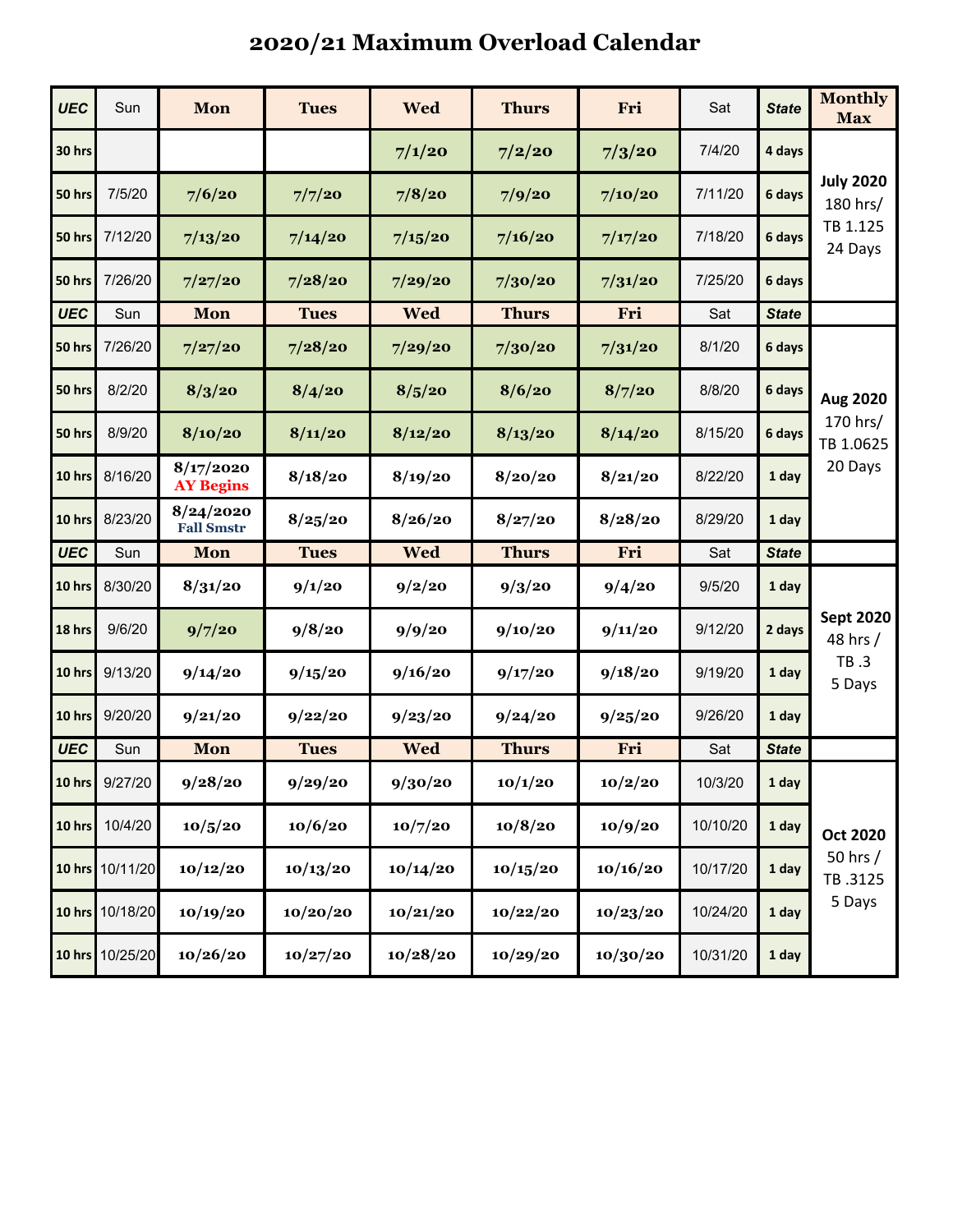| <b>UEC</b>    | Sun             | Mon      | <b>Tues</b> | <b>Wed</b> | <b>Thurs</b>                    | Fri                                | Sat      | <b>State</b> |                                                    |
|---------------|-----------------|----------|-------------|------------|---------------------------------|------------------------------------|----------|--------------|----------------------------------------------------|
| 10 hrs        | 11/1/20         | 11/2/20  | 11/3/20     | 11/4/20    | 11/5/20                         | 11/6/20                            | 11/7/20  | 1 day        | <b>Nov 2020</b><br>64 hrs /<br>TB .4<br>7 Days     |
| 18 hrs        | 11/8/20         | 11/9/20  | 11/10/20    | 11/11/20   | 11/12/20                        | 11/13/20                           | 11/14/20 | 2 days       |                                                    |
| 10 hrs        | 11/15/20        | 11/16/20 | 11/17/20    | 11/18/20   | 11/19/20                        | 11/20/20                           | 11/21/20 | 1 day        |                                                    |
|               | 26 hrs 11/22/20 | 11/23/20 | 11/24/20    | 11/25/20   | 11/26/20                        | 11/27/20                           | 11/28/20 | 3 days       |                                                    |
| <b>UEC</b>    | Sun             | Mon      | <b>Tues</b> | Wed        | <b>Thurs</b>                    | Fri                                | Sat      | <b>State</b> |                                                    |
| 10 hrs        | 11/29/20        | 11/30/20 | 12/1/20     | 12/2/20    | 12/3/20                         | 12/4/20                            | 12/5/20  | 1 day        | <b>Dec 2020</b><br>138 hrs /<br>TB.8625<br>16 days |
| 10 hrs        | 12/6/20         | 12/7/20  | 12/8/20     | 12/9/20    | 12/10/20                        | 12/11/20                           | 12/12/20 | 1 day        |                                                    |
| 18 hrs        | 12/13/20        | 12/14/20 | 12/15/20    | 12/16/20   | 12/17/2020<br><b>Grades Due</b> | 12/18/2020<br><b>Winter Intrsn</b> | 12/19/20 | 2 days       |                                                    |
|               | 50 hrs 12/20/20 | 12/21/20 | 12/22/20    | 12/23/20   | 12/24/20                        | 12/25/20                           | 12/26/20 | 6 days       |                                                    |
|               | 50 hrs 12/27/20 | 12/28/20 | 12/29/20    | 12/30/20   | 12/31/20                        | 1/1/21                             | 1/2/21   | 6 days       |                                                    |
| <b>UEC</b>    | Sun             | Mon      | <b>Tues</b> | <b>Wed</b> | <b>Thurs</b>                    | Fri                                | Sat      | <b>State</b> |                                                    |
| 50 hrs        | 1/3/21          | 1/4/21   | 1/5/21      | 1/6/21     | 1/7/21                          | 1/8/21                             | 1/9/21   | 6 days       | <b>Jan 2021</b><br>150 hrs /<br>TB.9375<br>18 days |
| 50 hrs        | 1/10/21         | 1/11/21  | 1/12/21     | 1/13/21    | 1/14/21                         | 1/15/21                            | 1/16/21  | 6 days       |                                                    |
| 40 hrs        | 1/17/21         | 1/18/21  | 1/19/21     | 1/20/21    | 1/21/2021<br><b>Grades Due</b>  | 1/22/2021<br><b>Spring Smstr</b>   | 1/23/21  | 5 days       |                                                    |
| 10 hrs        | 1/24/21         | 1/25/21  | 1/26/21     | 1/27/21    | 1/28/21                         | 1/29/21                            | 1/30/21  | 1 day        |                                                    |
| <b>UEC</b>    | Sun             | Mon      | <b>Tues</b> | <b>Wed</b> | <b>Thurs</b>                    | Fri                                | Sat      | <b>State</b> |                                                    |
| 10 hrs        | 1/31/21         | 2/1/21   | 2/2/21      | 2/3/21     | 2/4/21                          | 2/5/21                             | 2/6/21   | 1 day        | Feb 2021<br>40 hrs /<br>TB.25<br>4 days            |
| 10 hrs        | 2/7/21          | 2/8/21   | 2/9/21      | 2/10/21    | 2/11/21                         | 2/12/21                            | 2/13/21  | 1 day        |                                                    |
| 10 hrs        | 2/14/21         | 2/15/21  | 2/16/21     | 2/17/21    | 2/18/21                         | 2/19/21                            | 2/20/21  | 1 day        |                                                    |
| 10 hrs        | 2/21/21         | 2/22/21  | 2/23/21     | 2/24/21    | 2/25/21                         | 2/26/21                            | 2/27/21  | 1 day        |                                                    |
| <b>UEC</b>    | Sun             | Mon      | <b>Tues</b> | <b>Wed</b> | <b>Thurs</b>                    | Fri                                | Sat      | <b>State</b> |                                                    |
| 10 hrs        | 2/28/21         | 3/1/21   | 3/2/21      | 3/3/21     | 3/4/21                          | 3/5/21                             | 3/6/21   | 1 day        | <b>Mar 2021</b><br>40 hrs /<br>TB.25<br>4 days     |
| 10 hrs        | 3/7/21          | 3/8/21   | 3/9/21      | 3/10/21    | 3/11/21                         | 3/12/21                            | 3/13/21  | 1 day        |                                                    |
| 10 hrs        | 3/14/21         | 3/15/21  | 3/16/21     | 3/17/21    | 3/18/21                         | 3/19/21                            | 3/20/21  | 1 day        |                                                    |
| <b>10 hrs</b> | 3/21/21         | 3/22/21  | 3/23/21     | 3/24/21    | 3/25/21                         | 3/26/21                            | 3/27/21  | 1 day        |                                                    |